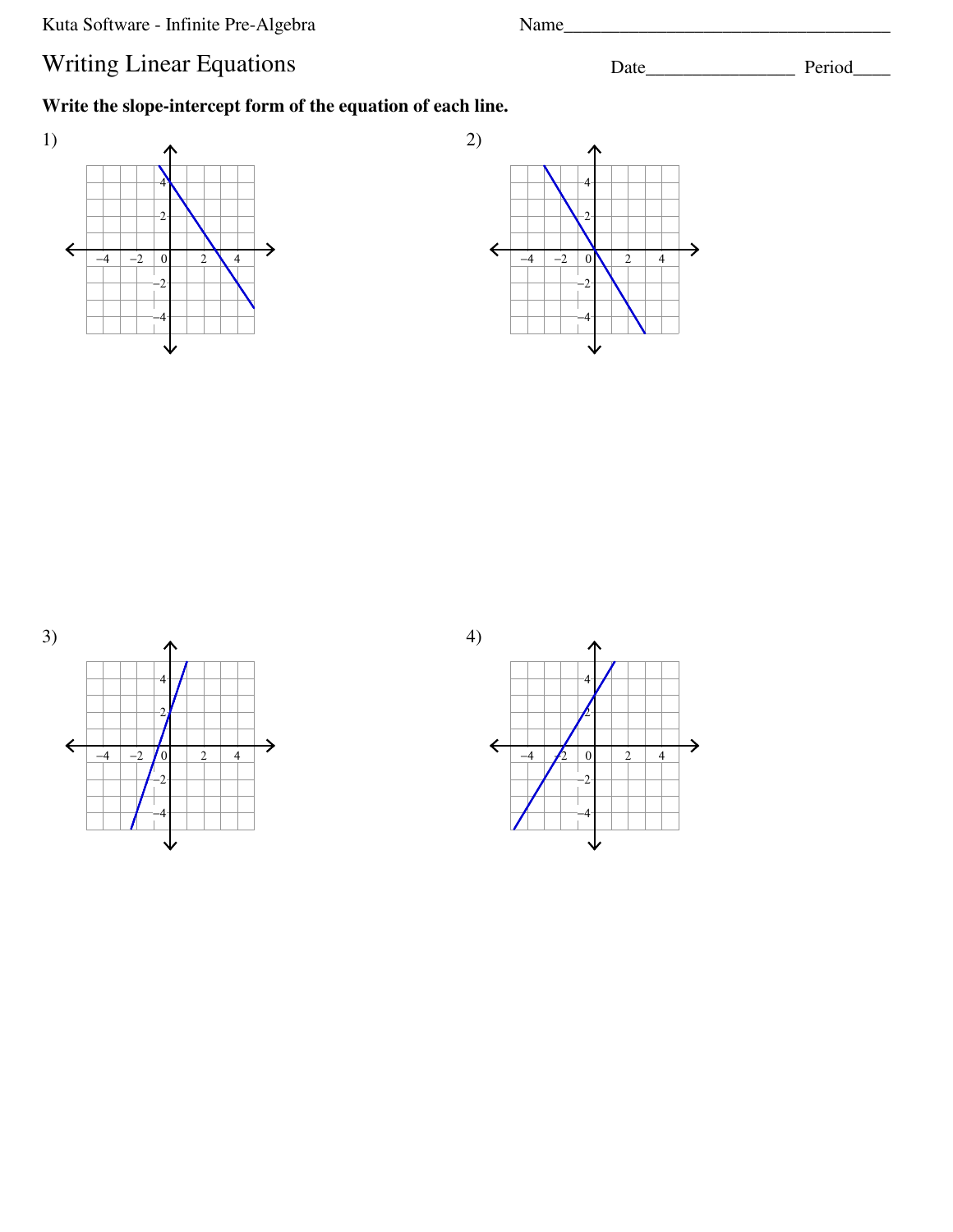







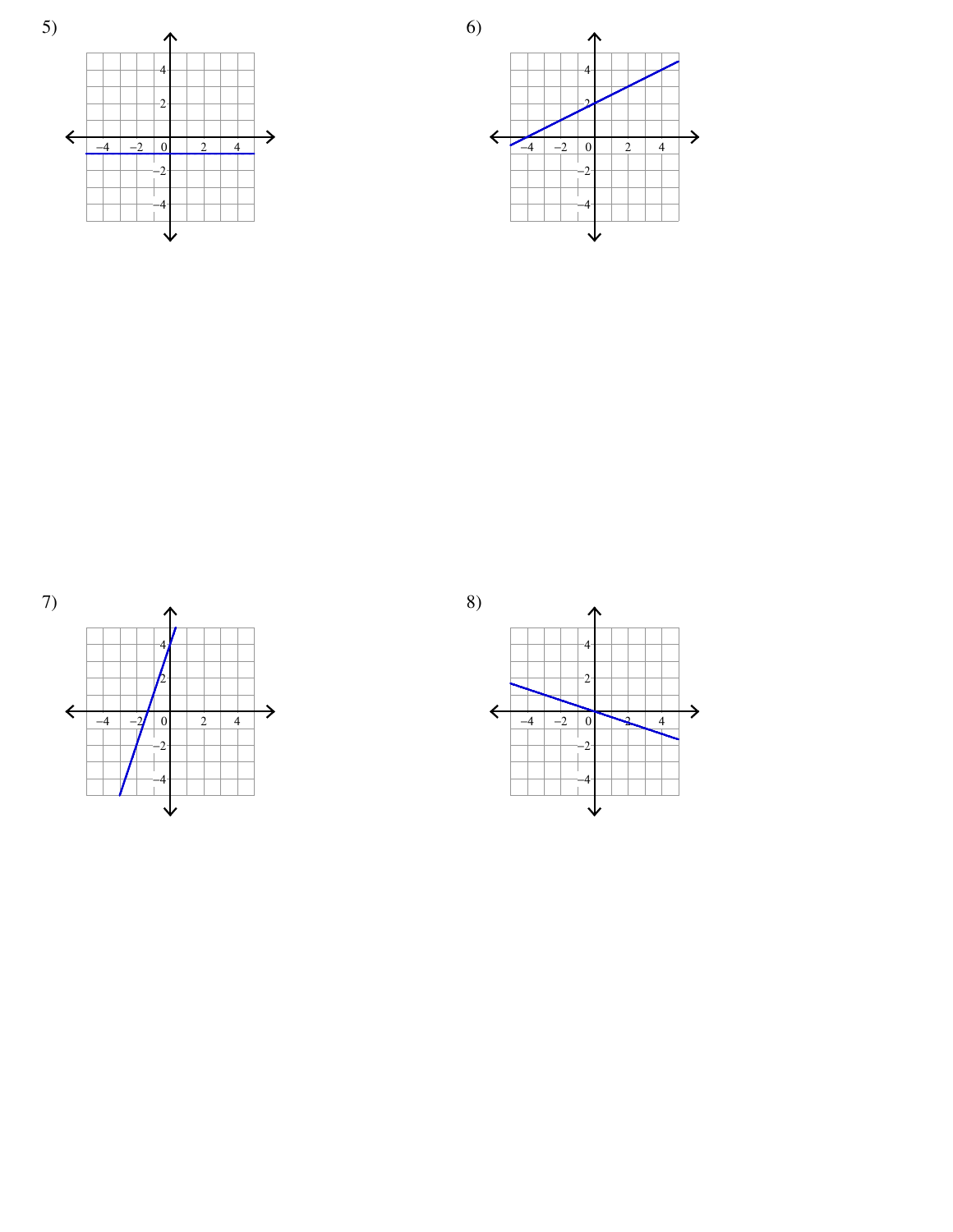Kuta Software - Infinite Pre-Algebra Name\_\_\_\_\_\_\_\_\_\_\_\_\_\_\_\_\_\_\_\_\_\_\_\_\_\_\_\_\_\_\_\_\_\_\_

## Writing Linear Equations Date\_\_\_\_\_\_\_\_\_\_\_\_\_\_\_\_\_ Period\_\_\_\_\_\_\_\_\_\_\_\_\_\_\_\_\_\_\_ Period\_\_\_\_\_\_\_\_

**Write the slope-intercept form of the equation of each line.**







4)